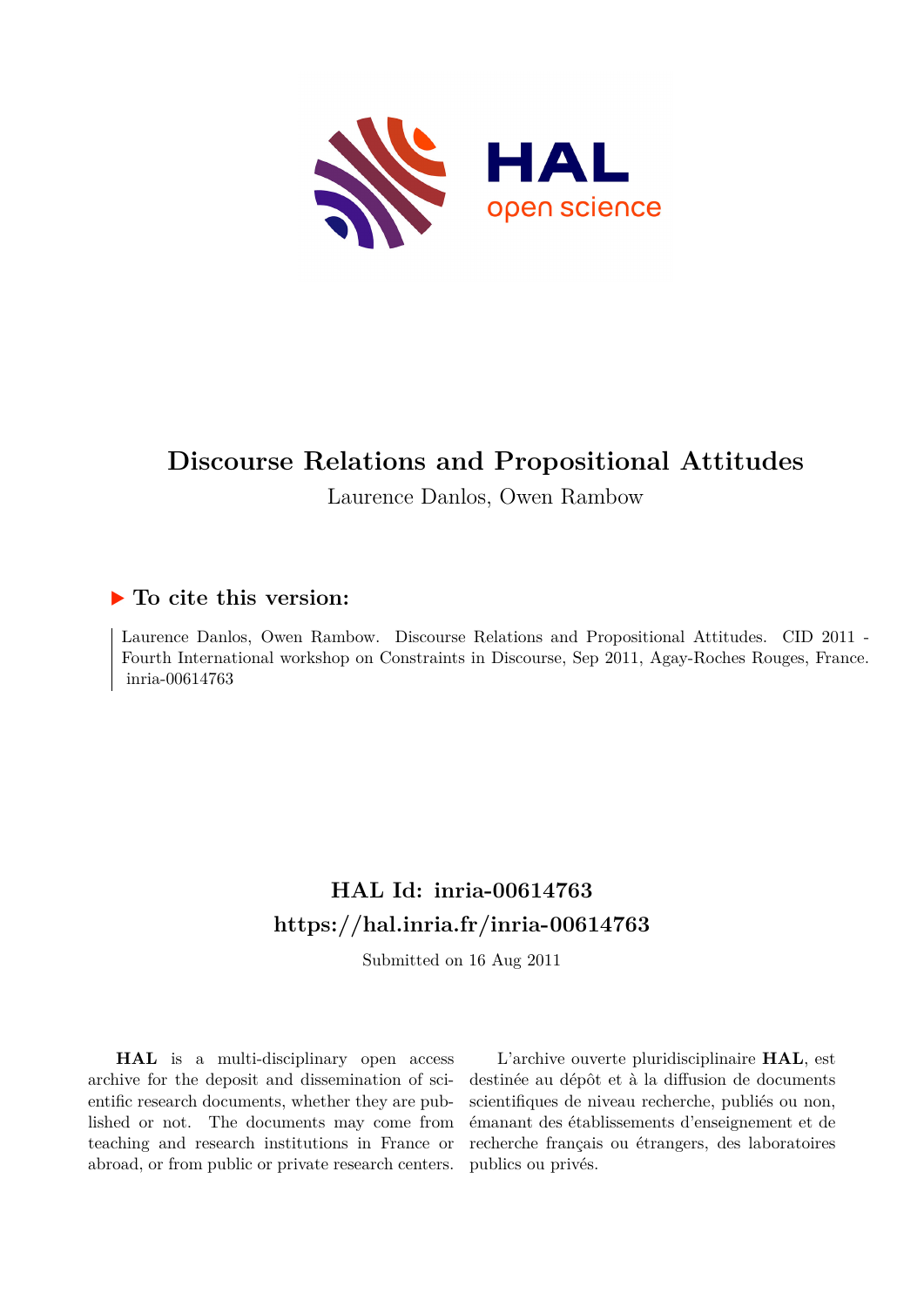## Discourse Relations and Propositional Attitudes

Laurence  $Dan \log^1$  and Owen Rambow<sup>2</sup>

<sup>1</sup> Univeristé Paris Diderot, ALPAGE Laurence.Danlos@linguist.jussieu.fr <sup>2</sup> CCLS, Columbia University rambow@ccls.columbia.edu

Abstract. We propose a procedure how discourse should be processed when segments are not asserted by the writer but attributed by her to other sources.

Keywords: Discourse relations, propositional attitude, FactBank

## 1 Introduction

SDRT (Segmented Discourse Representation Theory [1]) introduced the notion of a *veridical discourse relation*. A discourse relation  $R$  is veridical iff the following rule is valid:  $R(\alpha, \beta) \Rightarrow K_{\alpha} \wedge K_{\beta}$ . In words, if  $R(\alpha, \beta)$  is true then the propositional contents of its arguments, noted as  $K_{\alpha}$  and  $K_{\beta}$ , are also true. Most discourse relations are veridical (Narration, Contrast, Evidence, Elaboration, Result, Explanation, ...).

However, the only examples presented in [1] concerning veridical discourse relations are simple to the extent that they only include assertions of the writer, as in (1a) analyzed with  $Narration(\alpha, \beta)$ .<sup>3</sup> When at least one argument of a discourse relation is not asserted by the writer but attributed to another source as in (1b) the situation becomes far more complex. In (1b),  $\beta$  is attributed to Jane. The semantics of the verb *claim* implies that the writer commits to Jane committing to the content of  $\beta$  but the writer doesn't commit to the content of  $\beta$ : she may think that it is false. In other words, independently of the fact that a discourse relation is veridical, the expressed propositional attitude (full assertion, or some weaker form of assertion) towards the content of a discourse segment must be evaluated relative to one or several source(s), e.g. the writer and Jane for the segment noted as  $\beta$  in (1b). [1] discusses in great detail complex issues related to dialogue, but in our understanding, they do not discuss attribution in monologue which is the subject of this paper. Our main point is to take into account propositional attitudes so as to handle monologic discourses which do not only contain writer assertions.

- (1)a. (Fred will go to Dax for Christmas)<sub>α</sub>. Afterwards (he will go to Pau)<sub>β</sub>.
- b. (Fred will go to Dax for Christmas)<sub>α</sub>. Jane claims that afterwards (he will go to Pau) $\beta$ .

<sup>&</sup>lt;sup>3</sup> Narration in SDRT is called Sequence in RST.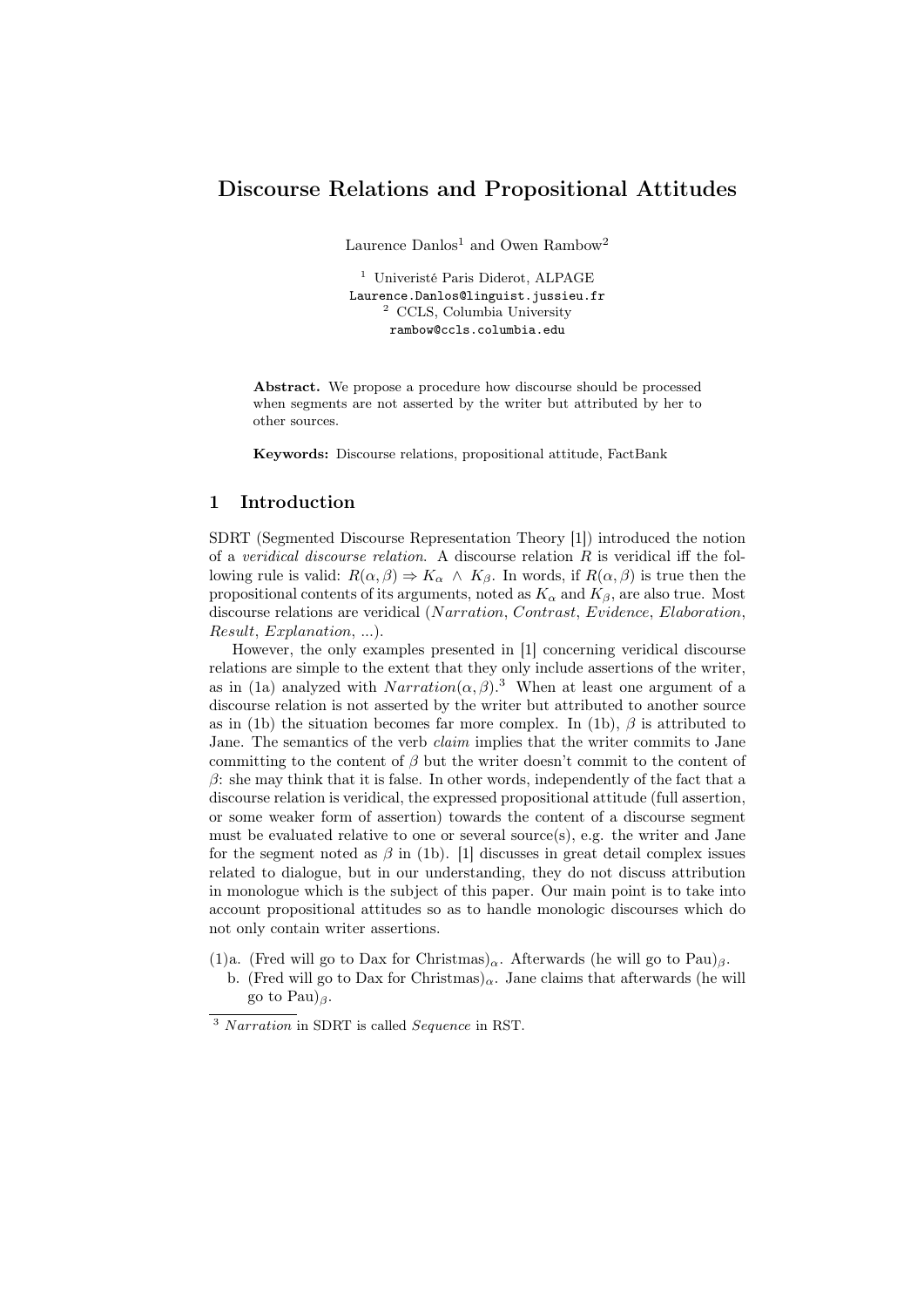### 2 L. Danlos and O. Rambow

Moreover, following the annotation in the Penn Discourse Tree Bank (PDTB) [8,6], we argue that it should be one of the goals of discourse analysis to indicate the sources of the discourse relations at play in a discourse structure. For example, it will be shown in Section 4.2 that the source of Narration is Jane in  $(1b)$ and the writer in  $(2a)$ . Furthermore, the propositional attitude of the discourse participants towards the semantics of a "discourse constituent"  $R_{s_k}(\alpha, \beta)$  may vary. For example, it will be shown in Section 4.2 that the writer commits to the temporal sequential order of Fred's trips given by  $\emph{afterwards}/N \emph{arration}$  in (2a) but doesn't in (2b).

- (2)a. Fred will go to Dax for Christmas. Jane doesn't know that afterwards he will go to Pau.
	- b. Fred will go to Dax for Christmas. I believe that afterwards he will go to Pau.

In sum, discourse in which some segments are not asserted by the writer which are quite frequent in the journalistic genre  $-$  require a new paradigm for discourse analysis in which each discourse constituent of the form  $R(\alpha, \beta)$ is annotated with information on the sources of its elements  $(R, \alpha \text{ and } \beta)$  and the propositional attitude of the relevant agents towards their semantics. This paradigm crucially relies on information about which discourse participants believe which proposition to what degree, as expressed in FactBank [11].

Section 2 gives a brief introduction to FactBank. Section 3 presents our new paradigm for discourse analysis. Section 4 explains the new paradigm.

## 2 FactBank

FactBank is an English corpus annotated with expressed propositional attitude, which it calls "factuality" [10,11]. FactBank is not concerned with discourse relations and discourse analysis. It is concerned only with events (eventualities) whose propositional attitude values are worked out clause by clause, without taking into account the discourse context or world knowledge: these values come only from lexical semantic knowledge, in particular semantic properties of verbs with a sentential complement and presence of modality or polarity markers, the interaction between these various factors being modeled.

The propositional attitude assigned to an event  $e$  is relative to the relevant sources at play, the writer and other agents. Therefore, a propositional attitude is represented as  $f(e, s) = x$ , where s refers to the agent who has expressed the attitude towards  $e^{4}$ . The value x, the propositional attitude, is a pair  $(Mod(x), Pol(x))$  with a modality value and a polarity value. There exist

<sup>&</sup>lt;sup>4</sup> In fact, the propositional attitude assignments are more complex because of nested sources as in Julie said that Jane claims Fred will go to Dax. However, nested sources will be ignored in this paper. This allows us to make the following simplification : we use  $f(e, s)$  instead of  $f(e, writer - s)$  used in FactBank for a source s different from the author.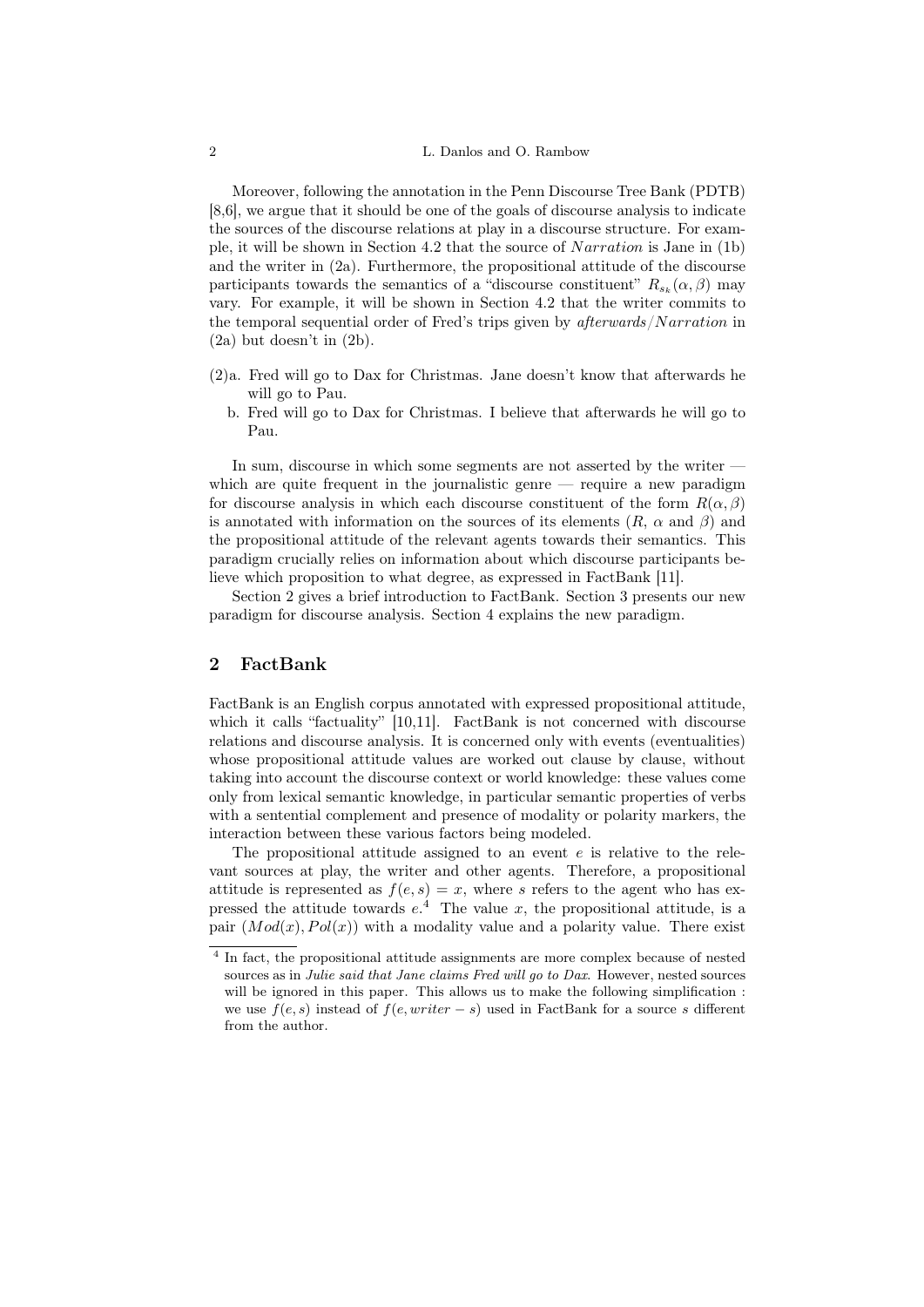four modality values (with an order relation), certain (CT), probable (PR), possible  $(PS)$ , unknown  $(U)$ , and three polarity values, Positive  $(+)$ , Negative  $(-)$ , unknown (u). However, there exist only 8 (and not 12) pairs  $(Mod(x), Pol(x))$ abbreviated as  $Mod(x)Pol(x)$  because four pairs don't exist:  $U+, U-, PRu$  and  $PSu$ .

Let us give some illustrations of propositional attitudes. In the discourses in (3a) consisting of a single assertion of the writer,  $f(e_\alpha, Wr) = CT-$  which means that according to the writer, it is certainly the case that  $e_{\alpha}$  will not happen, with  $e_{\alpha}$  corresponding to the event described in the "positive" version of  $\alpha$ , i.e. Fred will go to Dax. In (3b),  $f(e_{\alpha}, Wr) = PR+$  which means that according to the writer, it is probably the case that  $e_{\alpha}$  will happen, where  $e_{\alpha}$  is the event described in the version of  $\alpha$  without modality marker, i.e. Fred will go to Dax. In (3c),  $f(e_\alpha, Wr) = Uu$  which means that the writer doesn't know what is the factual status of  $e_{\alpha}$  or doesn't commit to it; in contrast,  $f(e_{\alpha}, Jane) = CT +$ . In (3d),  $f(e_\alpha, Jane) = Uu$  and  $f(e_\alpha, Wr) = CT +$ . In (3e),  $f(e_\alpha, Jane) = CTu$ and  $f(e_{\alpha}, Wr) = Uu$ .

- (3)a. (Fred will not go to  $Dax)_{\alpha}$ .
	- b. (Fred will probably go to  $\text{Dax}\text{)}_{\alpha}$ .
	- c. Jane said that (Fred will go to  $\text{Dax}\text{)}_{\alpha}$ .
	- d. Jane does not know that (Fred will go to  $\text{Dax}\text{)}_{\alpha}$ .
	- e. Jane knows whether (Fred will go to  $Dax)_{\alpha}$ .

We conclude with a remark on the PDTB. As said in Section 1, information on sources and propositional attitude on each element of a discourse constituent  $R(\alpha, \beta)$  (i.e. R,  $\alpha$  and  $\beta$ ) is annotated in PDTB [8], and the new paradigm we propose is inspired by work on the PDTB. However, propositional attitude information in the PDTB is not as elaborate as in FactBank, as explained in [11]. For a more detailed discussion of the PDTB, see [4].

## 3 New paradigm for discourse analysis

We postulate that, in a dynamic approach, updating the discourse analysis with a new discourse segment should be performed in four steps:

- (i) Work out the propositional attitudes  $f(e, s) = x$  for all events e and relevant agents (including the writer)  $s$  in the new segment, using only linguistic knowledge as in FactBank.
- (ii) Update the discourse structure with the new segment using one or more discourse relations, based, on the one hand, on the propositional attitude towards these events, and on the other hand, on other linguistic knowledge as well as world and pragmatic knowledge.
- (iii) Identify the source(s) of the newly introduced discourse relations.
- (iv) Possibly revise and/or complete the propositional attitudes according to the updated discourse structure. The propositional attitude assignments after the update of the discursive analysis with the segment identified as  $n$  are noted  $f_n(e, s)$ .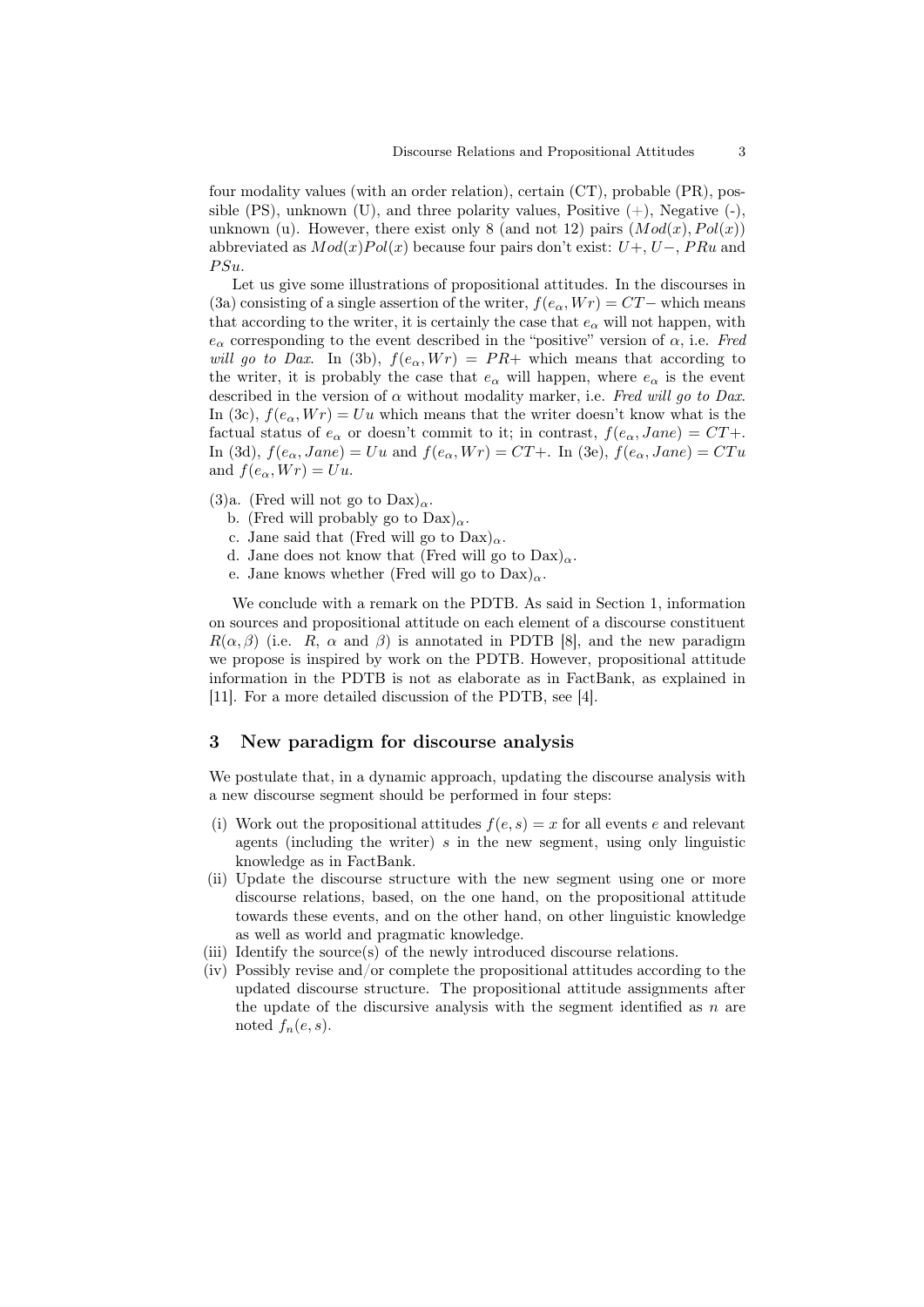We have split the operations performed in steps (ii) and (iii) for sake of clarification. However, we don't claim that these operations must be performed sequentially. On the other hand, we do claim that they must be performed after step (i) and we will show evidence for this claim. Step (iv) naturally comes up after steps (ii) and (iii) and we insist on the fact that this step is crucial for many NLP applications such as textual entailment, question-answering and dialog, since it is in this step that the propositional attitude information relevant for such applications is computed [7].

#### 4 Arguments for the New Paradigm

#### 4.1 Propositional Attitude Revision

This section explains — using a quite simple example — the revision of a propositional attitude, the operation which is performed in step (iv) in our paradigm. The example in (4a), in which both segments are attributed to the writer, is analyzed with  $Evidence(\alpha, \beta)$ . Consider (4b) in which  $\beta$  is attributed to another source (Jane); (4i) shows the propositional attitudes, and (4ii) the discourse structure for (4b). This discourse structure with the relation Evidence relies on the fact that the writer endorses what Jane said: there is no relation Evidence in (4c). Therefore interpreting (4b) with  $Evidence_{Wr}(\alpha, \beta)$  implies  $f_{\beta}(e_{\beta}, Wr) = CT +$ . There is thus revision of the propositional attitude value for  $e_{\beta}$  relative to the writer:  $f_{\beta}(e_{\beta}, Wr) \neq f(e_{\beta}, Wr)$ .

- (4)a. (The neighbors have gone on vacation)<sub>α</sub>. (Newspapers are accumulating on their doorstep) $\beta$ .
	- b. (The neighbors have gone on vacation)<sub>α</sub>. (Jane told me that)<sub> $\beta_{\alpha t}$ </sub> (newspapers are accumulating on their doorstep) $\beta$ .
	- i  $f(e_{\alpha}, Wr) = CT + \wedge f(e_{\beta}, Wr) = Uu \wedge f(e_{\beta}, Jane) = CT +$
	- ii  $Attention_{Wr}(\beta_{att}, \beta)^5 \wedge Evidence_{Wr}(\alpha, \beta)$
	- c. The neighbors have gone on vacation. Jane claimed that newspapers are accumulating on their doorstep, but that is wrong.

In [5], it is postulated that there exist two uses of reportative verbs like say, an "evidential" use as in (4b) and an "intensional" use as in (4c). With the evidential use, the writer endorses the content of the embedded clause (noted  $\gamma$ ), which corresponds to  $Mod(f(e_{\gamma}, Wr)) \neq U \land Pol(f(e_{\gamma}, Wr)) \neq u$ , while she doesn't with the intensional use,  $f(e_\gamma, Wr) = Uu$ . Our examples above support this claim. However, one of the main arguments put forward in [5] is that evidential uses of reportative verbs allow felicitous anaphoric links from indefinites under the scope of embedding verbs to elements in extensional (non

 $5$  As in RST [9], the relation *Attribution* is used to link an attribution text span (e.g. *Jane told me*) to the attributed text span.  $Attention_s(\gamma_{att}, \gamma)$  implies that s claims that the source of  $\gamma$  is given in  $\gamma_{att}$ . In the examples presented in this paper,  $\gamma_{att}$ is built around a verb introducing a clausal complement and the source of  $\gamma$  is the referent of the subject of this verb.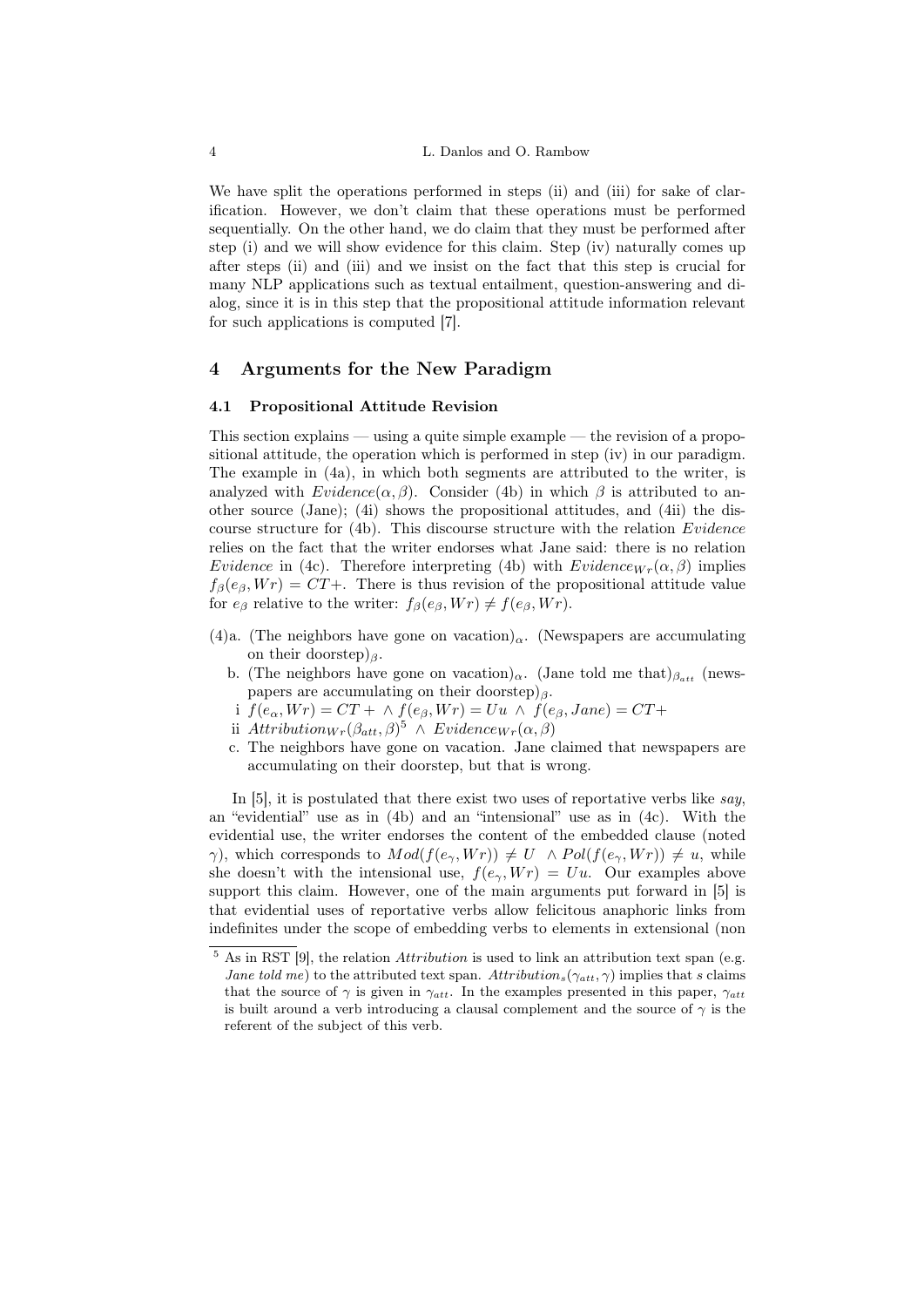modal) contexts, while intensional uses don't. Yet, the situation seems more complex. For example, think in (5a) should be considered as intensional (as there is nothing for which evidence is being supplied), and, in accordance with [5], (5b) is incoherent. On the other hand, (5c) is coherent thanks to the discourse connective as a matter of fact. Thus, it seems preferable to postulate that there is a single use of reportative verbs, with different values assigned to  $f(e<sub>\gamma</sub>, Wr)$ and  $f(e_\gamma, source(\gamma))$  depending on the discourse context, and a possible revision of these values after discourse structure update. The constraints on anaphoric reference to indefinites are really based on the propositional attitudes. We leave an elaboration of a precise account to future work.

- (5)a. Jane thinks that her husband has a mistress. She is supposed to be a redhead.
	- b. # Jane thinks that her husband has a mistress. She is a redhead.
	- c. Jane thinks that her husband has a mistress. As a matter of fact, she is a redhead; he is indeed cheating on her.

#### 4.2 Propositional Attitudes for Discourse Constituents

First, we address the following question: what does it mean to assign a propositional attitude to the event described in a segment such as  $\beta$  in (6a) which includes a discourse connective (afterwards), an anaphoric element? The modality introduced in  $\beta_{att}$  (I think) has scope over Fred's trip to Dax or over the temporal succession of his trips, as shown in the coherent discourse in (6b). Therefore, we propose to segment  $(6a)$  as shown, with the propositional attitudes in  $(6i)$ and the discourse structure in (6ii). The segment  $\beta_1$  corresponds to  $\beta$  without the discourse connective. So a propositional attitude can be assigned to  $e_{\beta_1}$  in a standard way, see (6i). The notation  $seq(e_\alpha, e_{\beta_1})$  corresponds to the temporal succession of  $e_{\alpha}$  and  $e_{\beta 1}$ .  $seq(e_{\alpha}, e_{\beta_1})$  is expressed through *afterwards* in (6) and not through an eventuality expression, however the temporal succession of two events can be expressed with a "discourse verb" [3] such as precede or an NP such as succession. Therefore,  $seq(e_{\alpha}, e_{\beta_1})$  is an element to which a propositional attitude value can be assigned, see (6i). The discourse structure in (6ii) indicates that Narration (attributed to the writer) links  $\beta$  and  $\beta_1$ , which is accurate.

- (6)a. (Fred will go to Dax for Christmas)<sub>α</sub>. (I think that)<sub> $\beta_{att}$ </sub> (afterwards (he will go to  $\text{Pau}|_{\beta_1}$ )<sub>β</sub>.
	- i  $f(e_{\alpha}, Wr) = CT + \wedge (f(e_{\beta_1}, Wr) = PR + \vee f(e_{\beta_1}, Wr) = CT +$  $\wedge f(seq(e_{\alpha}, e_{\beta_1}), Wr) = PR+$ )
	- ii  $Attention_{Wr}(\beta_{att}, \beta) \wedge Variantion_{Wr}(\alpha, \beta_1)$
	- b. Fred will go to Dax for Christmas. I think that afterwards he will go to Pau. However, it is possible that he will not go to Pau or that he will go to Pau before going to Dax.

We are now going to address the (difficult) issue of determining the source of the discourse relation in a discourse constituent. In  $(7)$ , segmented as  $(6)$ ,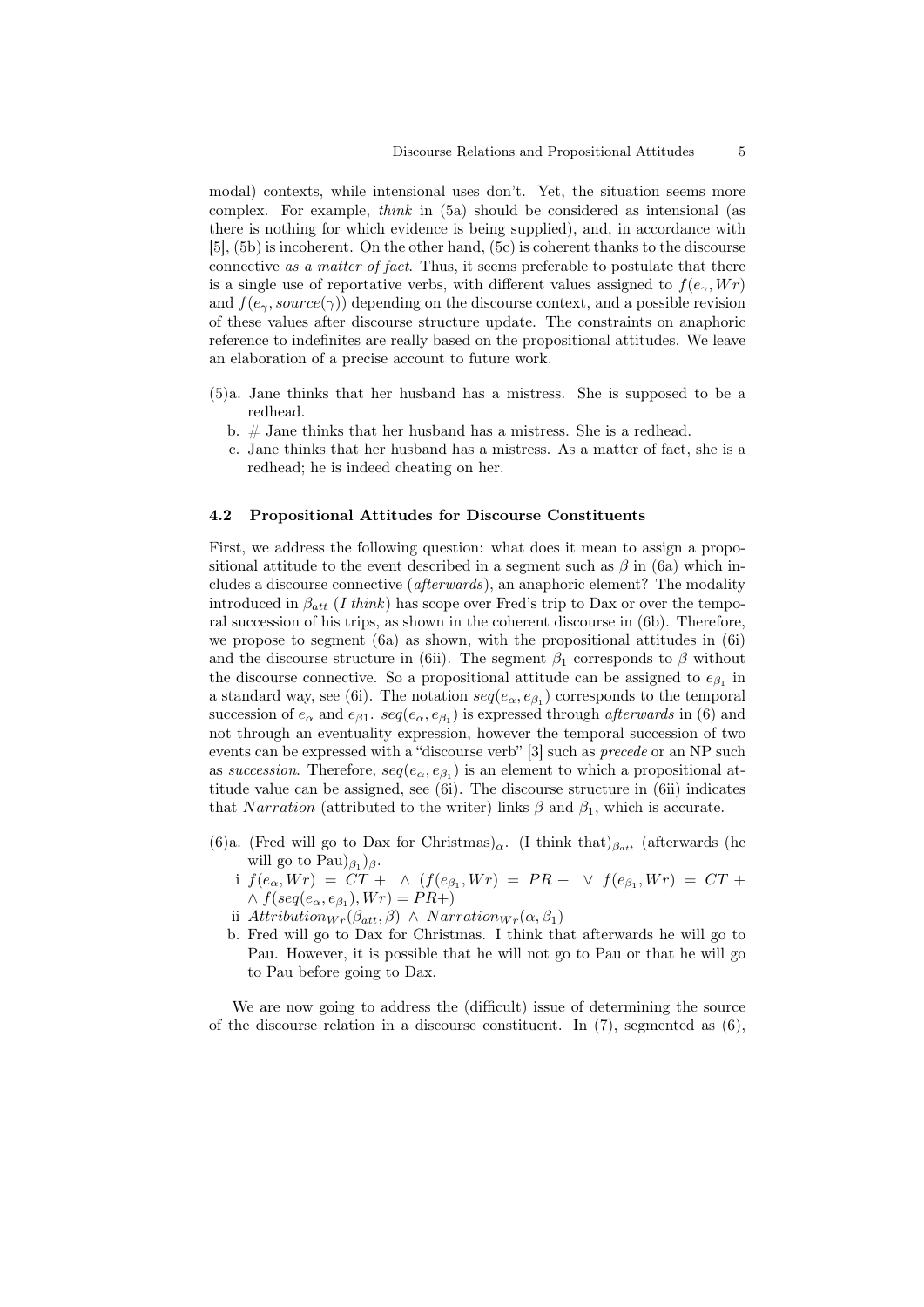Narration is necessarily attributed to the writer because of the semantics of the factive verb know used in a negative form.

- (7) (Fred will go to Dax for Christmas)<sub>α</sub>. (Jane doesn't know that)<sub> $\beta_{att}$ </sub> (afterwards (he will go to  $Pau)_{\beta_1}$ )<sub>β</sub>.
	- i  $f(e_{\alpha}, Wr) = CT + \wedge f(e_{\beta_1}, Wr) = CT + \wedge f(seq(e_{\alpha}, e_{\beta_1}), Wr) = CT +$  $\wedge f(e_{\beta_1}, Jane) = Uu \wedge f(seq(e_{\alpha}, e_{\beta_1}), Jane) = Uu$
	- ii  $Attention_{Wr}(\beta_{att}, \beta) \wedge Variation_{Wr}(\alpha, \beta_1)$

On the other hand, in (8a), which differs from (7) only by the verb and polarity used in  $\beta_{att}$ , Narration must be attributed to Jane. Narration<sub>Jane</sub>( $\alpha, \beta_1$ ) implies that Jane is aware of Fred's trip to Dax, as shown by the incoherence of (8b). This results in  $f_\beta(e_\alpha, Jane) = CT +$  with "completion" of the propositional attitude value for  $e_{\alpha}$  relative to Jane. Indeed,  $\alpha$  being asserted by the writer, no value is assigned to  $f(e_{\alpha}, Jane)$ . That is the reason why we speak of completion (and not revision) of the propositional attitudes.

- (8)a. (Fred will go to Dax for Christmas)<sub>α</sub>. (Jane thinks that)<sub> $\beta_{att}$ </sub> (afterwards (he will go to Pau) $_{\beta_1})_{\beta}$ .
	- ii  $Attributeion_{Wr}(\beta_{att}, \beta) \wedge Narration_{Jane}(\alpha, \beta_1)$
	- b.  $#Fred$  will go to Dax for Christmas, which Jane does not know. She thinks that afterwards he will go to Pau.

In conclusion, propositional attitude information is crucial to identify the sources of the discourse relations at stake. This is why step (iii) in our paradigm should be performed after step (i).

#### 4.3 Updating the Discourse Structure

This section, whose aim is to explain why the update of the discourse structure must take into account propositional attitudes, focuses on the veridical relation Contrast, lexically marked with yet or but. Contrast $w_r(\alpha, \beta)$  is often observed when there is an "unexpected result", as illustrated in  $(9a)$  in which *breastfeeding* normally entails  $\neg$  constipated. When at least one of the arguments of Contrast is attributed to a source other than the writer through factive verbs (confirm or discover) as in (9b-d),  $Contrast_{Wr}(\alpha, \beta)$  can be maintained.

- (9)a. (Bébé is being breastfed)<sub>α</sub>, yet (he is constipated)<sub>β</sub>.
	- b. (Jane has confirmed that)<sub>αatt</sub> (she is breastfeeding Bébé)<sub>α</sub>, yet (he is constipated) $\beta$ .
	- c. (Bébé is being breastfed)<sub>α</sub>, yet (Julie has discovered that)<sub>βatt</sub> (he is constipated)<sub>β</sub>.
	- d. (Jane has confirmed that)<sub> $\alpha_{att}$ </sub> (Bébé is being breastfed)<sub>α</sub>, yet (Julie has discovered that) $_{\beta_{att}}$  (he is constipated)<sub>β</sub>.

However, there are a number of examples built on the patterns in (9b-d) for which  $Contrast_{s}(\alpha, \beta)$  cannot hold for any source s. First, consider examples on the pattern of (9b) with  $\beta$  asserted by the writer,  $\alpha$  attributed to another source: in (10)  $e_{\alpha} = e_{\beta}$ , in (11)  $\alpha$  entails that  $\beta$  cannot happen.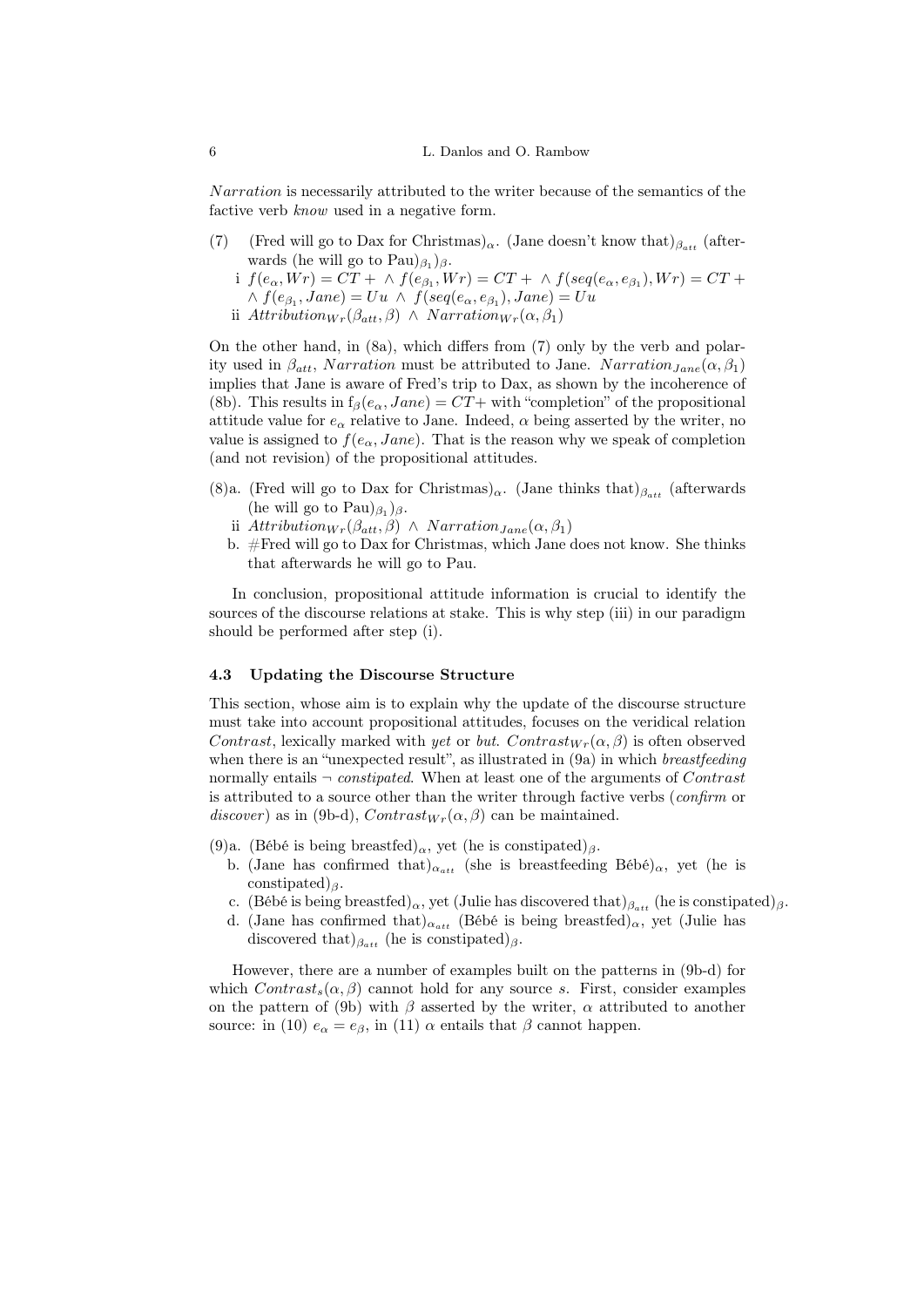- (10)a. (Jane does not know that) $\alpha_{att}$  (Fred will go to Dax)<sub>α</sub>, but (he will)<sub>β</sub>. b. (Jane does not think that)<sub> $\alpha_{att}$ </sub> (Fred will go to Dax)<sub>α</sub>, but (he will)<sub>β</sub>.
	- c. (Jane thinks that) $\alpha_{att}$  (Fred will not go to Dax)<sub>α</sub>, but (he will)<sub>β</sub>.
	- d. (Jane suspects that)<sub>α<sub>att</sub> (her husband is cheating on her)<sub>α</sub>, but (he is</sub>

probably not) $\beta$ .

- (11)a. (Jane thinks that)<sub> $\alpha_{att}$ </sub> (only Fred will go to Dax)<sub>α</sub>, but (Paul will go,  $\text{too})_{\beta}$ .
	- b. (Jane suspects that)<sub> $\alpha_{att}$ </sub> (her husband is cheating on her)<sub>α</sub>, but (he is faithful to her) $\beta$ .

When asserting  $\beta$  in (10) or (11), the writer gives evidence that Jane is wrong concerning her propositional attitude towards  $e_{\alpha}$ : technically, in (10),  $f_{\beta}(e_{\alpha}, Wr)$  =  $f(e_\beta, Wr)$ , in (11),  $f_\beta(e_\alpha, Wr) = CT$  and in both cases  $f_\beta(e_\alpha, Wr) \neq f(e_\alpha, Jane)$ .

The situation is similar with examples such as  $(12a-b)$  in which  $\alpha$  is asserted by the writer and  $\beta$  attributed to another source. The semantics of such examples is mainly that the propositional attitude of Jane and the writer diverge towards e<sub>β</sub>:  $f(e_\beta, Jane) \neq f_\beta(e_\beta, Wr)$ . Finally, in (12c) with  $e_\alpha = e_\beta, f_\beta(e_\beta, Jane) \neq$  $f_{\beta}(e_{\beta}, Julie).$ 

- (12)a. (Fred will go to Dax)<sub>α</sub>, but (Julie does not think that)<sub>βatt</sub> (he will go)<sub>β</sub>.
	- b. (Fred never cheats on his wife)<sub>α</sub>, but (she suspects that)<sub> $\beta_{att}$ </sub> (he is sleeping  $around$ <sub>β</sub>.
	- c. (Jane thinks that) $\alpha_{att}$  (Fred will go to Dax)<sub>α</sub>, but (Julie does not think that) $_{\beta_{att}}$  (he will go) $_{\beta}$ .

It can be argued that each example of this section — except  $(9a)$  — can be analyzed with a Contrast relation between two complex segments analyzed with an *Attribution* relation, see the discourse structure in  $(13a)$  for  $(9d)$  or  $(12c)$ , in which the complex segments are surrounded by brackets. The attribution text spans must then be considered as implicit for the segments asserted by the writer, corresponding to I know or I affirm and noted  $\overline{\alpha_{att}}$  or  $\overline{\beta_{att}}$ . See for example (13b) for (12a).

- (13)a.  $Attributeion_{Wr}(\alpha_{att}, \alpha) \wedge Attribution_{Wr}(\beta_{att}, \beta)$  $\wedge$  Contrast<sub>Wr</sub>([ $\alpha_{att}, \alpha$ ], [ $\beta_{att}, \beta$ ]) b.  $Attributeing_{Wr}(\overline{\alpha_{att}}, \alpha) \wedge Attribution_{Wr}(\beta_{att}, \beta) \wedge$ 
	- $Contrast_{Wr}([\overline{\alpha_{att}}, \alpha], [\beta_{att}, \beta])$

The discourse analyses in (13) are quite plausible, however it should be noted that distributivity rules — see [2] for distributivity rules over complex segments — such as  $Contrast_{Wr}([\alpha_{att}, \alpha], [\beta_{att}, \beta]) \Rightarrow Contrast_{Wr}(\alpha, \beta)$  and the variants of this rule when  $\alpha$  or  $\beta$  is asserted by the writer cannot be maintained: they are valid in (9b-d) but not in (10)-(12) for which  $Contrast_{Wr}(\alpha, \beta)$  doesn't hold.

Moreover, consider  $(14)$  which is identical to  $(9b)$  except that say is used in  $\alpha_{att}$  instead of *confirm*. This discourse is ambiguous in that the writer's opinion can be twofold: either she thinks that Jane is lying or she doesn't.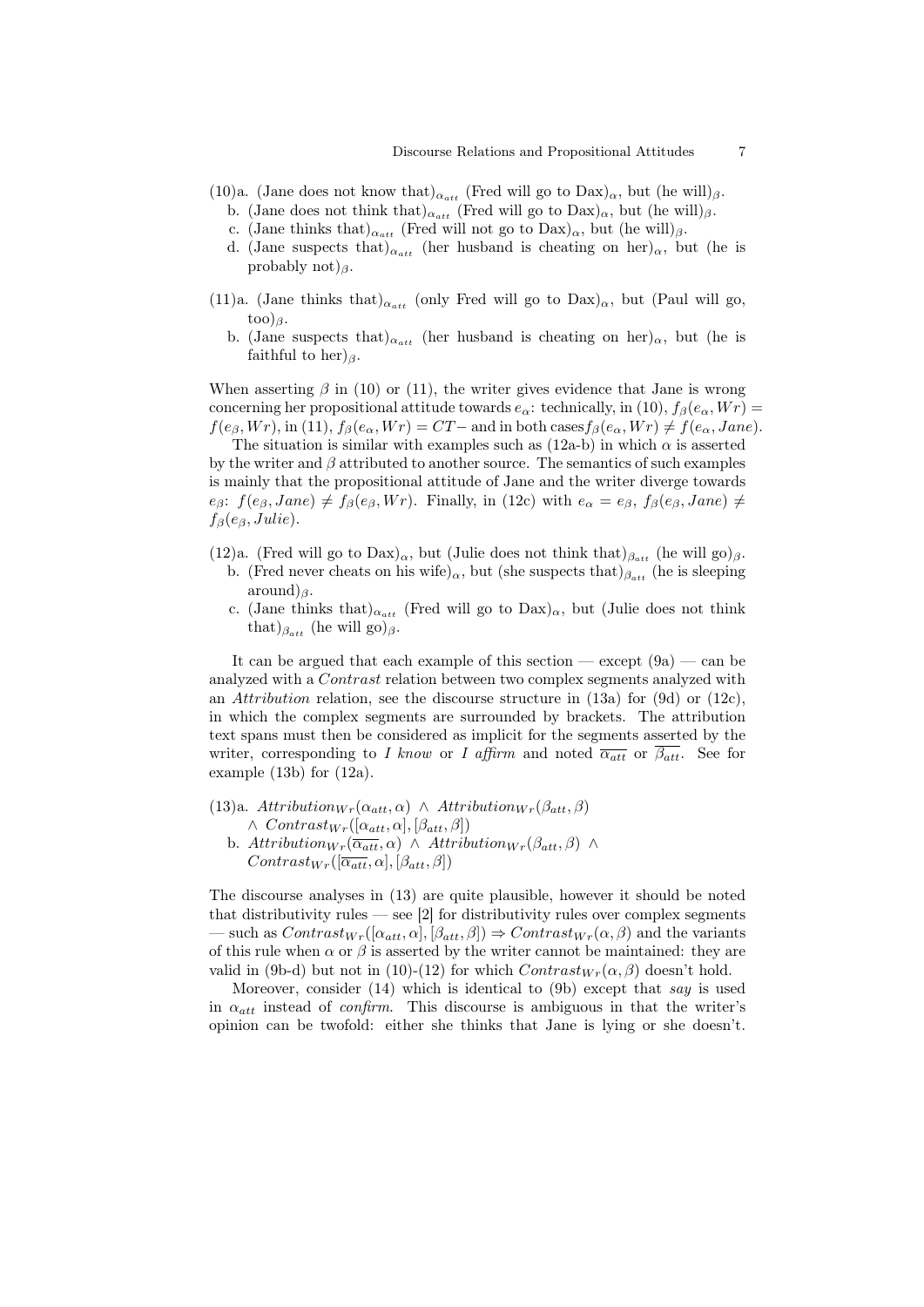The lying case implies that the propositional attitudes towards  $\alpha$  of Jane and the writer differ  $(f_\beta(e_\alpha, Wr) = CT-$  and so  $f_\beta(e_\alpha, Wr) \neq f(e_\alpha, Jane)$  as in (10) or (11), and the writer underlines this difference. The non-lying case implies that Jane and the writer share the same propositional attitude towards  $\alpha$  ( $f_{\beta}(e_{\alpha}, Wr) = f(e_{\alpha}, Jane) = CT+$ ) and the writer underlines the contrast between  $\alpha$  and  $\beta$  as in (9b).

(14) (Jane said that) $\alpha_{att}$  (she is breastfeeding Bébé)<sub>α</sub>, but (he is constipated)<sub>β</sub>. i  $f(e_\alpha, Jane) = CT + \wedge f(e_\alpha, Wr) = Uu \wedge f(e_\beta, Wr) = CT+$ 

In sum, it seems that we can postulate Rule 2 with a disjunction in the right part. Determining which member(s) of the disjunction is (are) true depends both on the semantics relation between  $\alpha$  and  $\beta$  and on the propositional attitude value assigned to  $f(e_\alpha, Wr)$ . Similar rules could be postulated as well when  $\alpha$ is asserted by the writer,  $\beta$  being or not asserted by the writer.

**Rule 1**  $Contrast_{Wr}([\alpha_{att}, \alpha], [\overline{\beta_{att}}, \beta]) \Rightarrow Contrast_{Wr}(\alpha, \beta) \vee R(\alpha, \beta)^6$ 

In conclusion, the various examples discussed in this section about Contrast show that the discourse structure crucially depends on the event propositional attitude information. That is the reason why we claim that step (ii) should be performed after step (i) in our new paradigm for discourse analysis (Section 3).

### 5 Conclusion and perspectives

We have proposed a new paradigm for discourse analysis in which expressed propositional attitude information (such as that given in FactBank) plays a crucial role. This article sketches an initial outline for this new paradigm and a number of (technical) issues that still require attention. Specifically, we have seen that the "lying" interpretation requires an explicit modeling of the difference between expressed and inferred (revised) propositional attitude.

## References

- 1. Asher, N., Lascarides, A.: Logics of Conversation. Cambridge University Press, Cambridge (2003)
- 2. Asher, N., Venant, A., Muller, P., Afantenos, S.: Complex discourse units and their semantics. In: Proceedings of the Constraints in Discourse workshop CID 2011. Agay-Roches rouges, France (2011)
- 3. Danlos, L.: Discourse verbs and discourse periphrastic links. In: Proceedings of the second workshop on Constraints in Discourse (CID). Maynooth, Ireland (2006)
- 4. Danlos, L.: Analyse discursive et informations de factivité. In: Actes de TALN 2011. Montpellier, France (2011)
- <sup>6</sup> We have not found an appropriate name for R with  $R(\alpha, \beta) \Rightarrow f_{\beta}(e_{\alpha}, Wr) \neq$  $f(e_\alpha, source(e_\alpha))$ . This relation is close to Correction as defined in [1] but should not be confused with it.